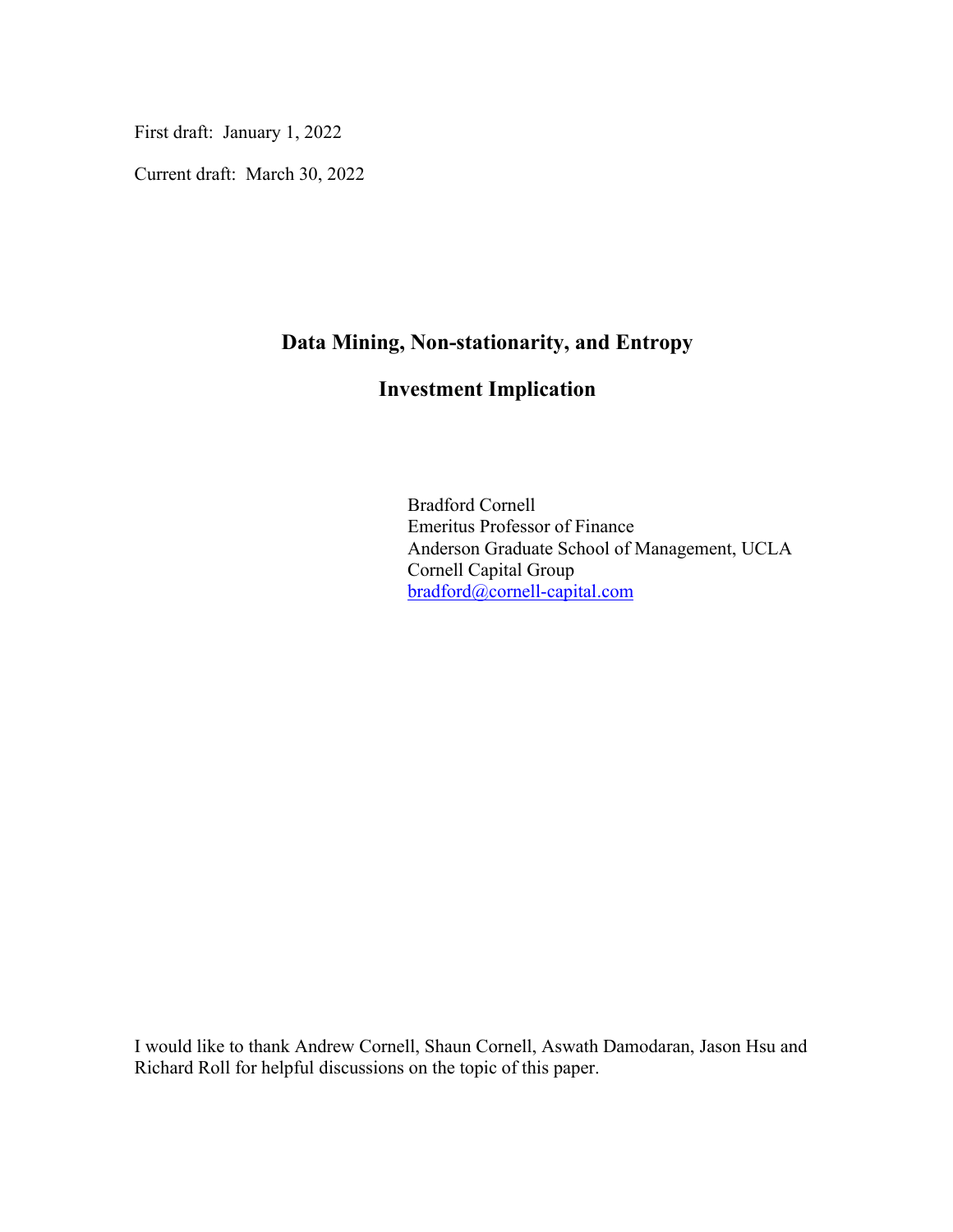#### *Abstract*

This paper presents a high-level, intuitive, analysis of the relation between data mining, non-stationarity, and entropy. It then turns to a discussion of their implications for practical investment management.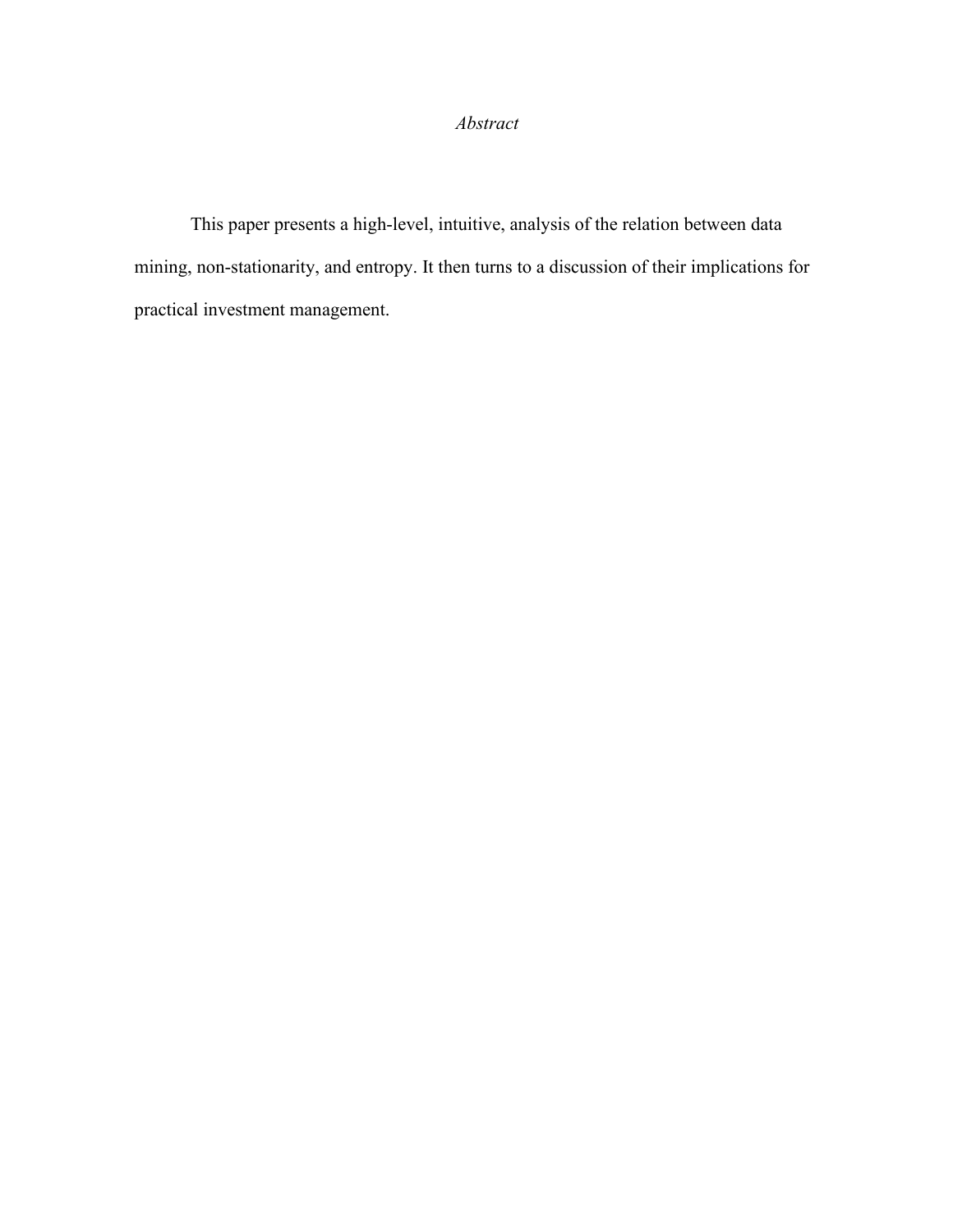# Introduction

This paper provides simple intuitive explanations for three interrelated concepts that have provocative, implications for investment management: data mining, non-stationarity, and information entropy. The first two have been extensively analyzed in the literature and the point of this article is not to review that work, but to provide nontechnical explanations that highlight the investment implications. Information entropy has not been analyzed as widely but turns out to be closely related to the other two issues.

## Data mining

To illustrate how data mining issues arise in investment analysis, consider the example of the expansion of pi. Pi provides a noncontroversial illustration because extensive analysis has determined that there are no patterns, or to use the term from the investment literature no "anomalies," in the sequence of digits. Therefore, any apparent anomaly must be the result of data mining.

As one example, it is alleged that as a youth famed physicist Richard Feynman used to like to reel off the first 767 digits of Pi, at which point there is a sequence of 9-9-9-9-9-9, and then say, "and so on." For this reason, the sequence of six 9's is known as the Feynman point. How anomalous is this pattern? Is it meaningful evidence of non-randomness? The answer depends critically on what is meant by "this pattern."

If ex-ante the prediction was that there would be a sequence of six 9's in the first 800 digits of the expansion of pi, the confirmation of the prediction would be significant evidence of non-randomness. The probability is less than 0.0001. But no one made that prediction exante. The sequence was simply observed ex-post. With regard to ex-post observations, there is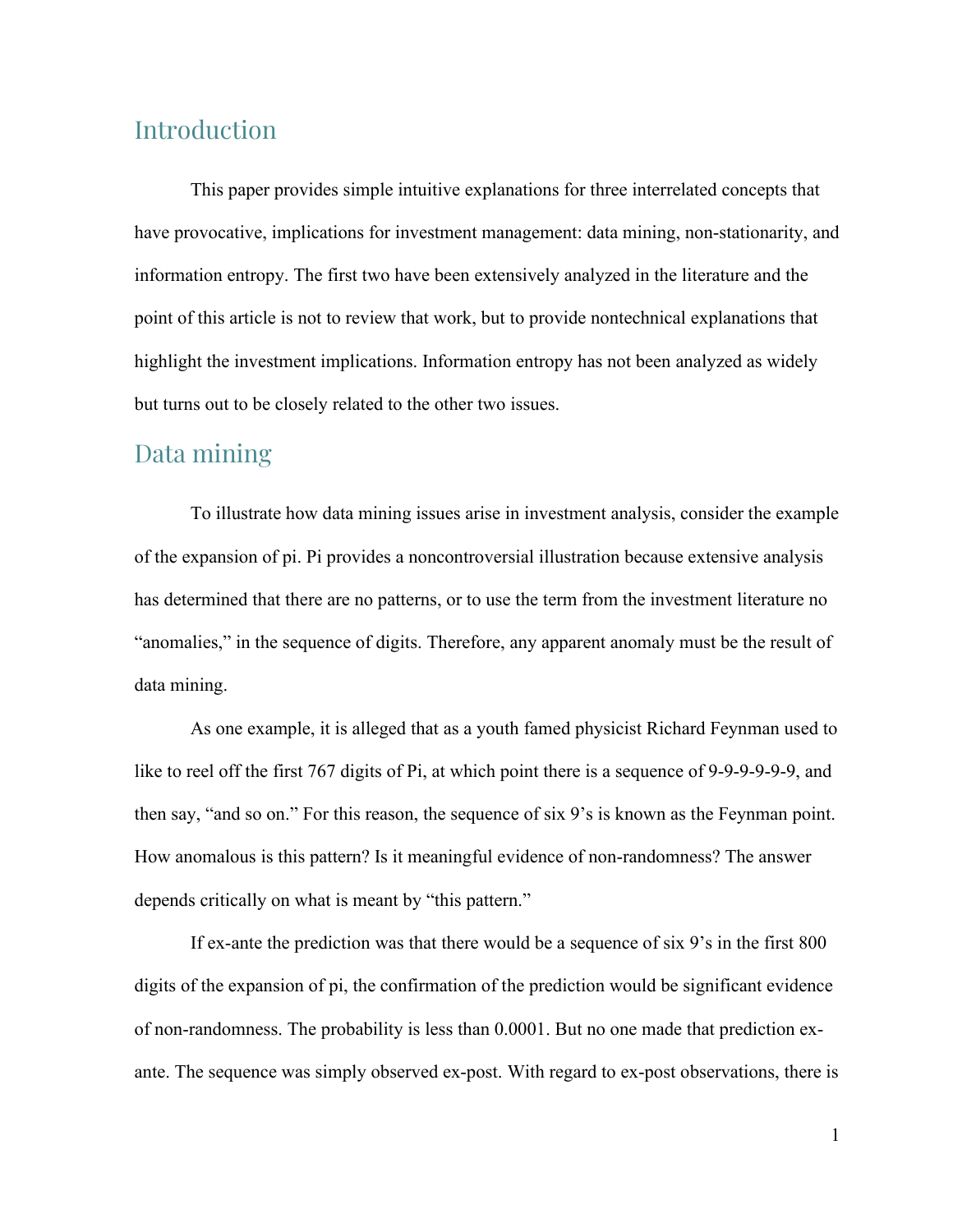nothing unique about six 9s. The same conclusion would have been drawn for any other string of six identical digits. Similarly, what about a rising sequence like 1-2-3-4-5-6 or a declining sequence of the same type, these outcomes seem equally "anomalous." The reader can no doubt think of other anomalies like the first day of the new millennium 1-1-2000. The point is that if the anomaly is not defined specifically ex-ante, the probability that *some* anomaly will be found becomes almost certain. In the case of the first 800 digits, the specific anomaly happened to be six 9's.

Furthermore, there is nothing unique about the first 800 digits. For instance, if you pick the right place in the expansion, you can find the sequence 0-1-2-3-4-5-6-7-8-9. That sequence starts at digit 17,387,594,880. There is even free software on the internet that will find your birthdate in the expansion of pi.

What makes data mining such a problem in finance are two issues. First, there is no way to expand the data by doing new experiments. Even though there is only one expansion of pi, it is infinite so new sequences can always be found to test whether the discovery of a proposed pattern is spurious. Finance is not so lucky – there is only one fixed historical sample. Second, there are too many asset pricing models. As a result, once an anomaly is observed, there is a plethora of models, including behavioral alternatives, to choose from to explain the observation. And if an existing model cannot be found, it is always possible to invent a new one.

Recognition of these data mining problems is widespread. In his Presidential address to the American Finance Association, Campbell Harvey (2017) noted that the combination of the search for significant anomalies, the large number of researchers with the need to publish, and the existence of one data set makes the risk of data mining particularly serious. More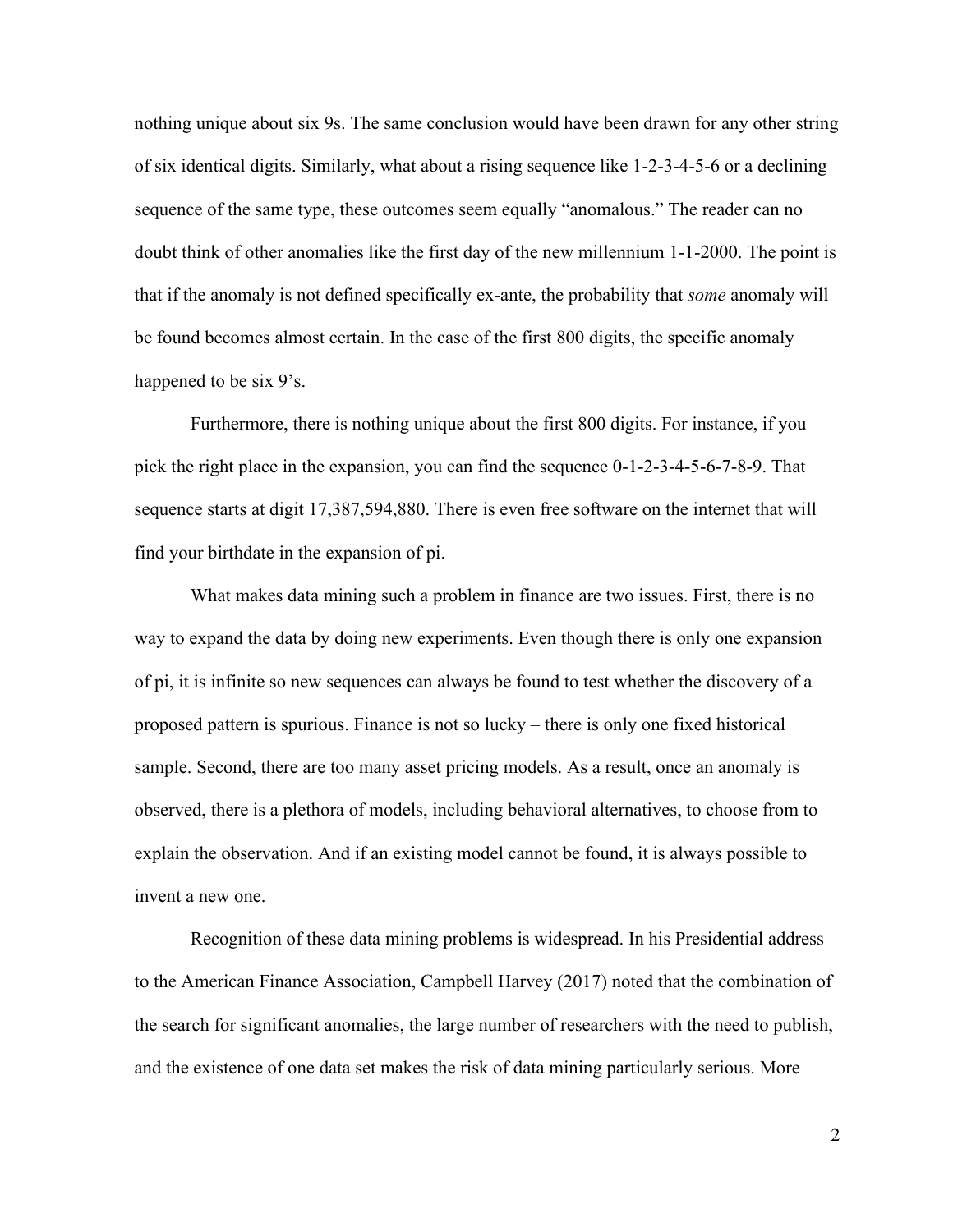specifically, he said, *Given the competition for top journal space, there is an incentive to produce "significant" results. With the combination of unreported tests, lack of adjustment for multiple tests, and direct and indirect p-hacking, many of the results being published will fail to hold up in the future. In addition, there are basic issues with the interpretation of statistical significance*. Going further, Harvey (2021) points out that over 400 factors (strategies that are supposed to beat the market) have been published in top academic journals.

Finally, it is worth noting that improvements in computer hardware and machine learning algorithms are a mixed blessing. Although machines can find patterns that humans will miss, they can also find spurious patterns that humans rightly overlooked.

To be sure there are things that can be done to combat data mining. Harvey (2021) suggests several such as: (1) Be aware of how many different specifications were tried, (2) Be cognizant of the incentives involved in the research project, (3) Make sure that the investment strategy suggested by the research has a solid economic foundation (4) Require higher levels of statistical significance when interpreting the results. If data mining were the sole issue, its impact could be ameliorated by following suggestions such as those offered by Harvey, but it is not the only problem. The second problem, non-stationarity, may even present a bigger obstacle.

### Non-stationarity

From an investment standpoint the problem of data mining amounts to finding spurious "patterns" in asset prices. The problem of non-stationarity is finding patterns in asset prices that existed in the past but are no longer there.

Formally, a stationary stochastic process is one for which the joint probability distribution does not change when shifted in time. Consequently, parameters such as the mean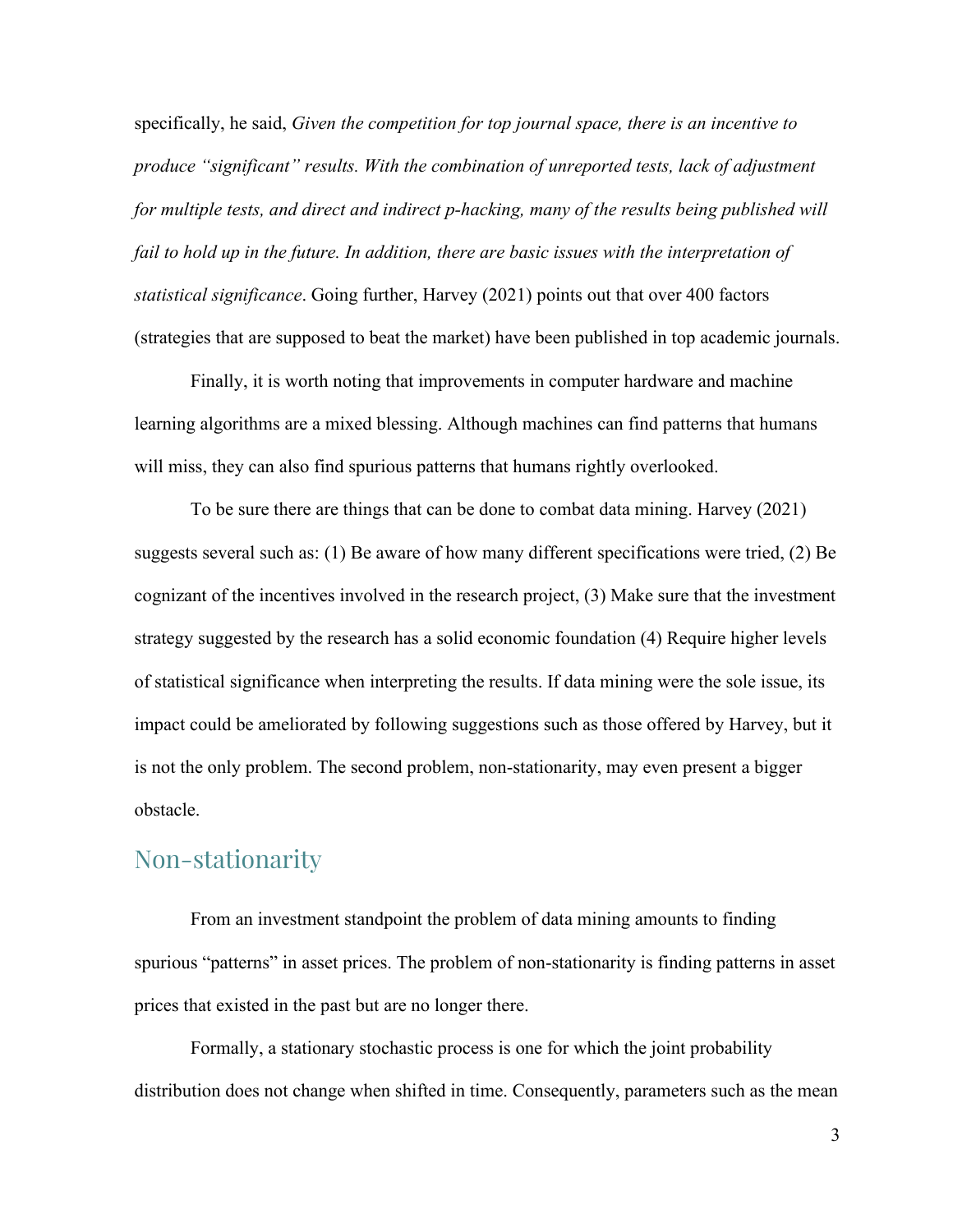and the variance also do not change over time. The formal definition is hard to grasp intuitively. A better approach is to think in terms of drawing colored balls from jugs.

Consider the following thought experiment. You are given a large jug which is known to contain an assortment of colored balls. You are allowed to make a series of draws from the jug, note the color of the ball, and then replace it. The jug is then shaken (randomized) and the experiment is repeated. The question is what can be learned from this process? The law of large numbers implies that with a sufficient number of draws, it is possible to estimate the relative fraction of balls of each color, which equals the probability of drawing that color on the next trial, with accuracy that converges to certainty.

The sequence of draws is an example of a stationary process. There is no change over time in process by which balls are drawn. Contrast this with a situation where nature chooses the jug from a sample of n jugs. After the jug is chosen, the experimenter draws a ball and notes the color. Each of the n jugs, in turn, contain differently colored balls in different proportions. Under such circumstances, it is possible to conceive of a two-step stationary process. If nature follows a stationary process for choosing the jugs, say picking a random number between 1 and n, then the two-step process of choosing a jug and a ball will be stationary. With sufficient repetitions, the experimenter can determine the relative frequency of each color ball in the aggregate sample of all n jugs, but not the number in each jug. For instance, with two jugs the experimenter could learn that half the balls are red and half are blue in the aggregate but cannot determine if this is because each jug contained half red and half blue balls, or one jug was all red and the other all blue, or any combination that summed to half red and half blue.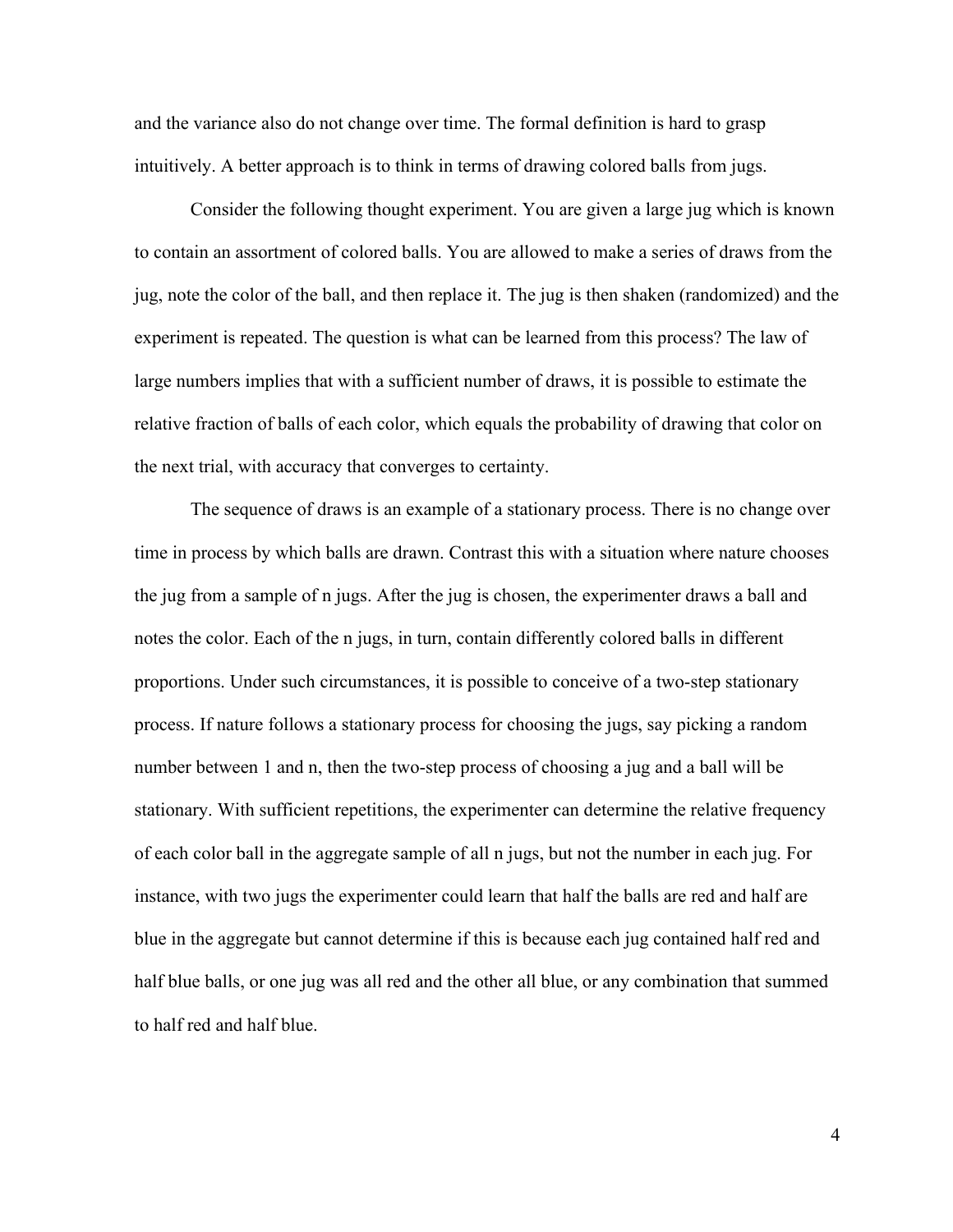The situation becomes increasingly daunting as n grows and when it can no longer be assumed that nature follows a stationary process for choosing among the jugs. Furthermore, if the number of times the experiment can be repeated is limited, that further reduces what can be learned about the underlying processes generating the sequence of draws. Under such circumstances, it is no longer possible to estimate the probabilities regarding the colors of future balls.

The two cases correspond to Knight's (1921) distinction between risk and uncertainty. Risk applies to the one jug example where the probability distribution of future draws can be determined. Uncertainty is a situation in which the world is sufficiently non-stationary that even the probability distribution cannot be reliably estimated. That corresponds to the situation in which n is large, the procedure nature uses for choosing the jugs is subject to random variation, and the number of times the experiment can be repeated is limited.

To draw an analogy with investing, the jugs can be interpreted as the "market environments," including risk preferences, investment opportunities, investor sentiment, behavioral biases, and all other relevant data necessary to describe market conditions. The ball drawn can be interpreted as random vector of security returns conditional on the chosen market environment. The stochastic properties of the return vector including its mean and covariance matrix depend on the jug nature selects – the market environment.

If the world is described by the one jug example, then the probability distribution of the return vector can be determined. This is the effective assumption made by many asset pricing models. In the intermediate case where there is a two-step process that is stationary, investors would be able to determine the stochastic properties of the long-run vector of returns, but not the vector of returns conditional on the current state of the world. If the non-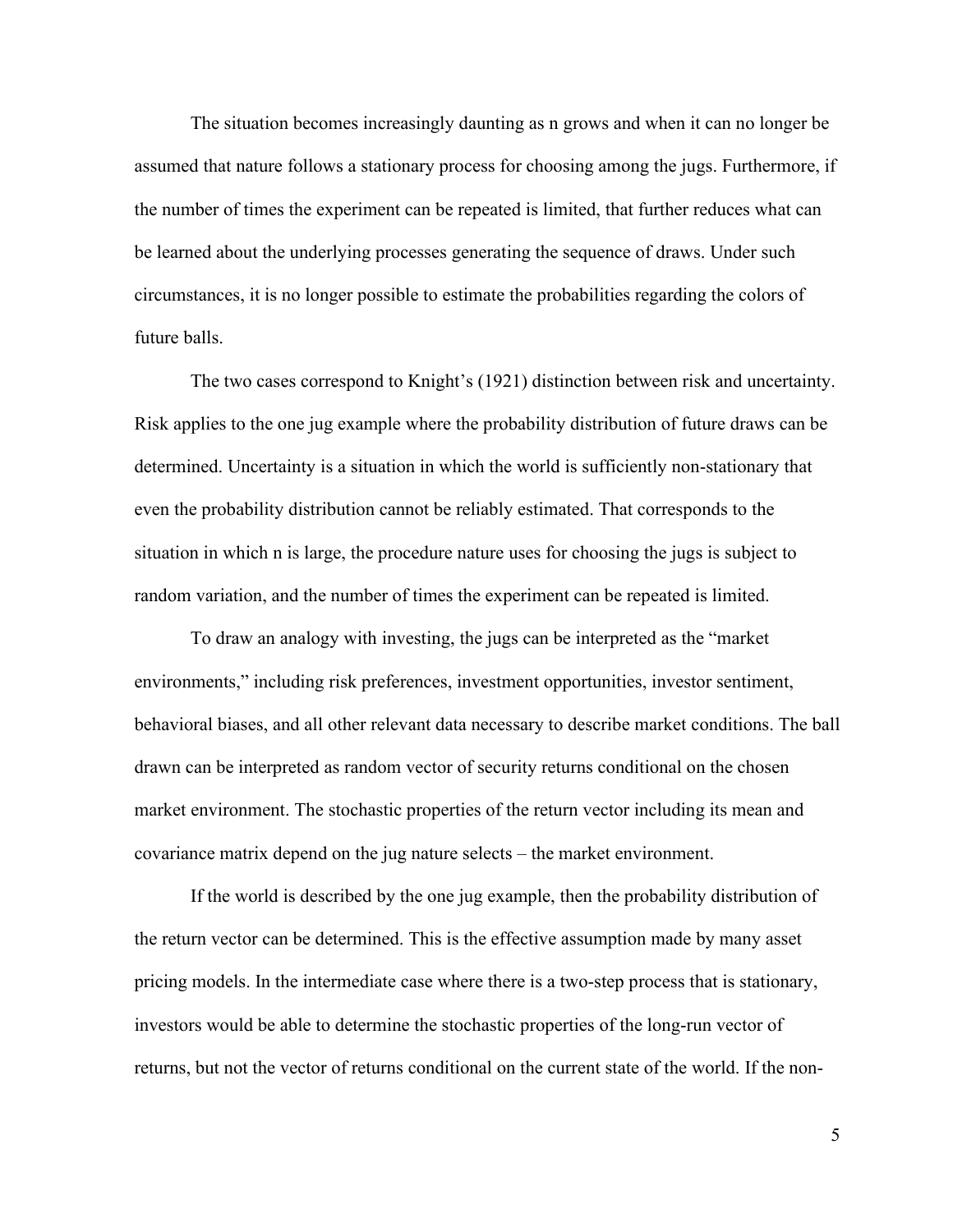stationarity is too severe, then even the properties of the long-run vector of returns, or other state variables, cannot be learned with confidence. The critical questions are where the real world lies along this spectrum, how can we tell where it lies, and what implications does that have for investors?

# Combining data mining and non-stationarity

The fact that both data mining and non-stationarity typically interact further complicates investment decision making. If a strategy based on historical data fails to deliver as expected it could be due to data mining (the historical pattern was a mirage), nonstationarity (the historical pattern disappeared), or any combination of the two. Furthermore, the interaction between the two is likely to vary across investment strategies and over time. The demise of the value effect provides an example.

Prior to 2007 the value effect was perhaps the most extensively documented asset pricing "anomaly." For instance, Dimson, Marsh and Staunton (2020), in their comprehensive annual update on global market returns, noted that the value premium (the premium earned by low price to book stocks, relative to the market) has been positive in 16 of the 24 countries that have returns for more than a century and amounted to an annual excess return of 1.8%, on a global basis. The value premium was so widely accepted that it set off a debate regarding whether the premium was evidence of mispricing or an indication that asset pricing models needed to be adjusted to account for unappreciated risks. Most notably, Fama and French (1992) argued that the value premium reflected a risk premium whereas Lakonishok, Shleifer, and Vishny (1994) claimed it was evidence of behavioral based mispricing. But neither side disputed the evidence of the existence of the premium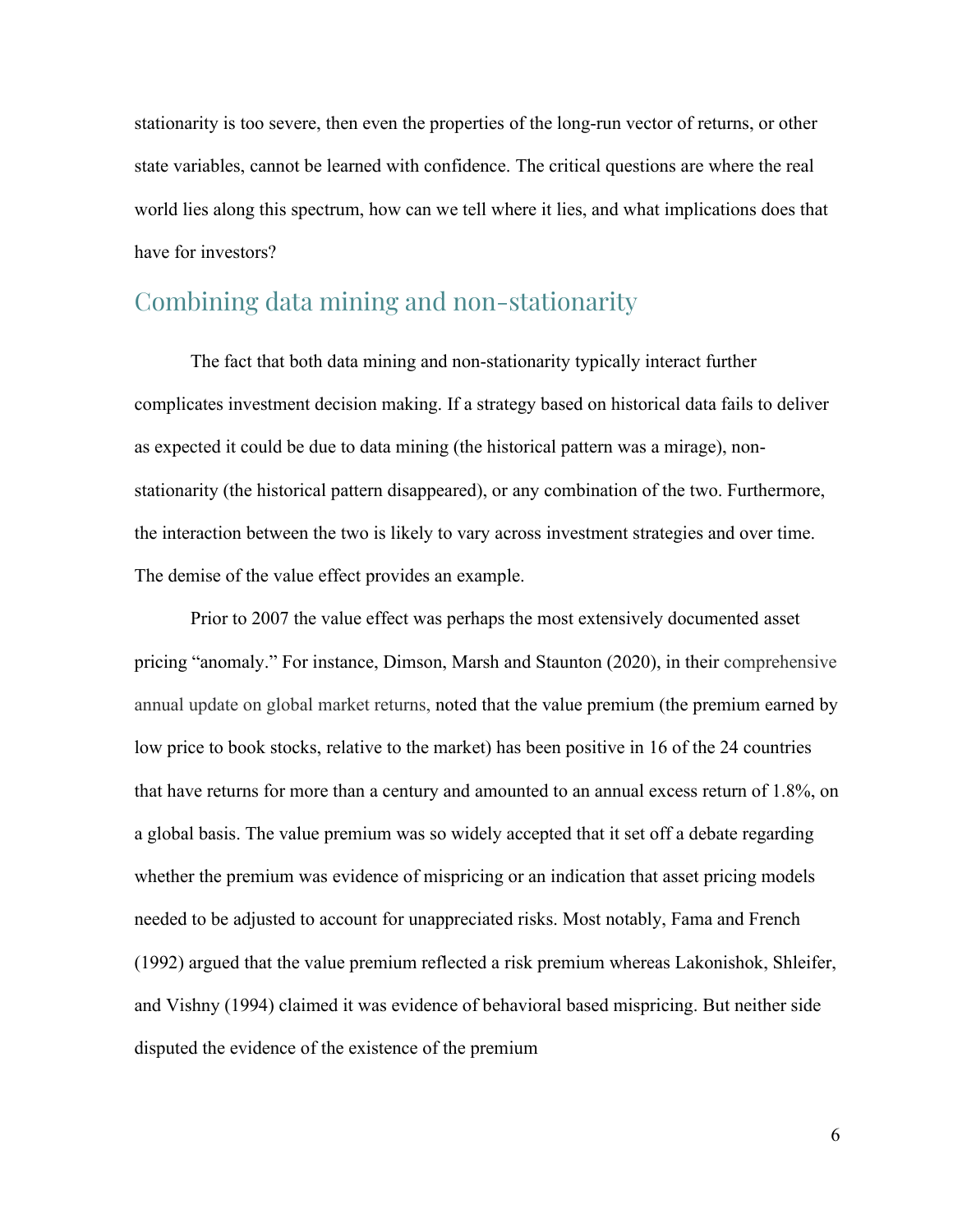Then, beginning in 2007, the premium disappeared. The extent of value's demise depends on how it is measured, but all measures produce the same general picture. One common metric is the return on the zero net investment HML portfolio (long high book to market, short low book to market) originally constructed by Fama and French (1992) and regularly updated by Prof. French on his website. Exhibit 1 plots the path of wealth (POW) derived from the HML portfolio returns from January 1963 through December 2021. Except for a dip during the dot.com bubble, the exhibit shows the inexorable rise in the POW resulting from a continuing value premium until about 2007. At that point, a volatile decline begins, and the POW drops to less than half of its 2007 maximum before recovering slightly.

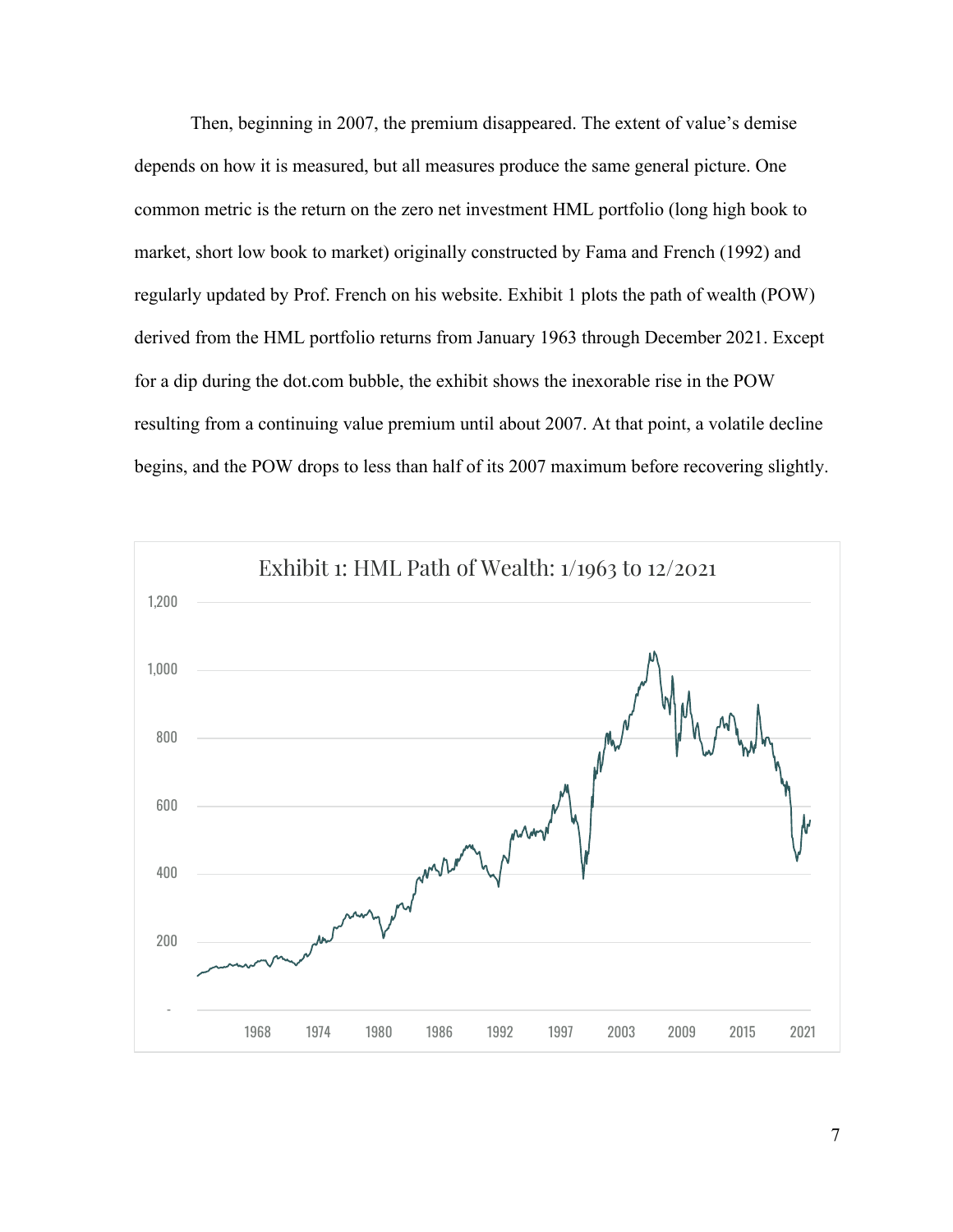Although the disappearance of the value effect is perhaps the most dramatic example of the demise of an investment strategy, it is hardly unique. In a recent paper, Asness (2020) reaches the same conclusion with respect to the size effect. In a similar vein, Banegas and Rosa (2022) challenge the reliability of momentum-based strategies. More generally and as noted earlier, Harvey (2021) reports that over 400 factors (strategies that are supposed to beat the market) have been published in top journals. How could that be possible in a competitive market? Hou, Xue and Zhang (2020) find that 65% of the 452 anomalies in their extensive data library, including 96% of the trading frictions category, cannot clear the single test hurdle for replication of an absolute t-value of 1.96. The point here, however, is not to offer a thorough review of the replication debate. It is simply to emphasize the potential impact of data mining and non-stationarity for the reliability of investment strategies based on observed historical patterns in returns.

#### Entropy

The statistical concept of entropy began with the work of Boltzmann in the 19<sup>th</sup> century. Boltzmann distinguished between the macrostate of a system, such as a mole of gas, and the microstates of the system. The macrostate is what is observable, such as the mass, pressure, volume, and temperature of the gas. The microstates consist of all the possible configurations of the molecules of the gas consistent with a given macrostate. For a mole of gas, the number of microstates is a mind-bogglingly huge number. If each molecule can be in X states (defined, for instance, by its location, translation, rotation, and vibration), then in a mole of gas the number of microstates is on the order of  $X^N$ N where N is approximately 10^23. Assuming that X is on the order of 10, this is a number with 10^23 digits.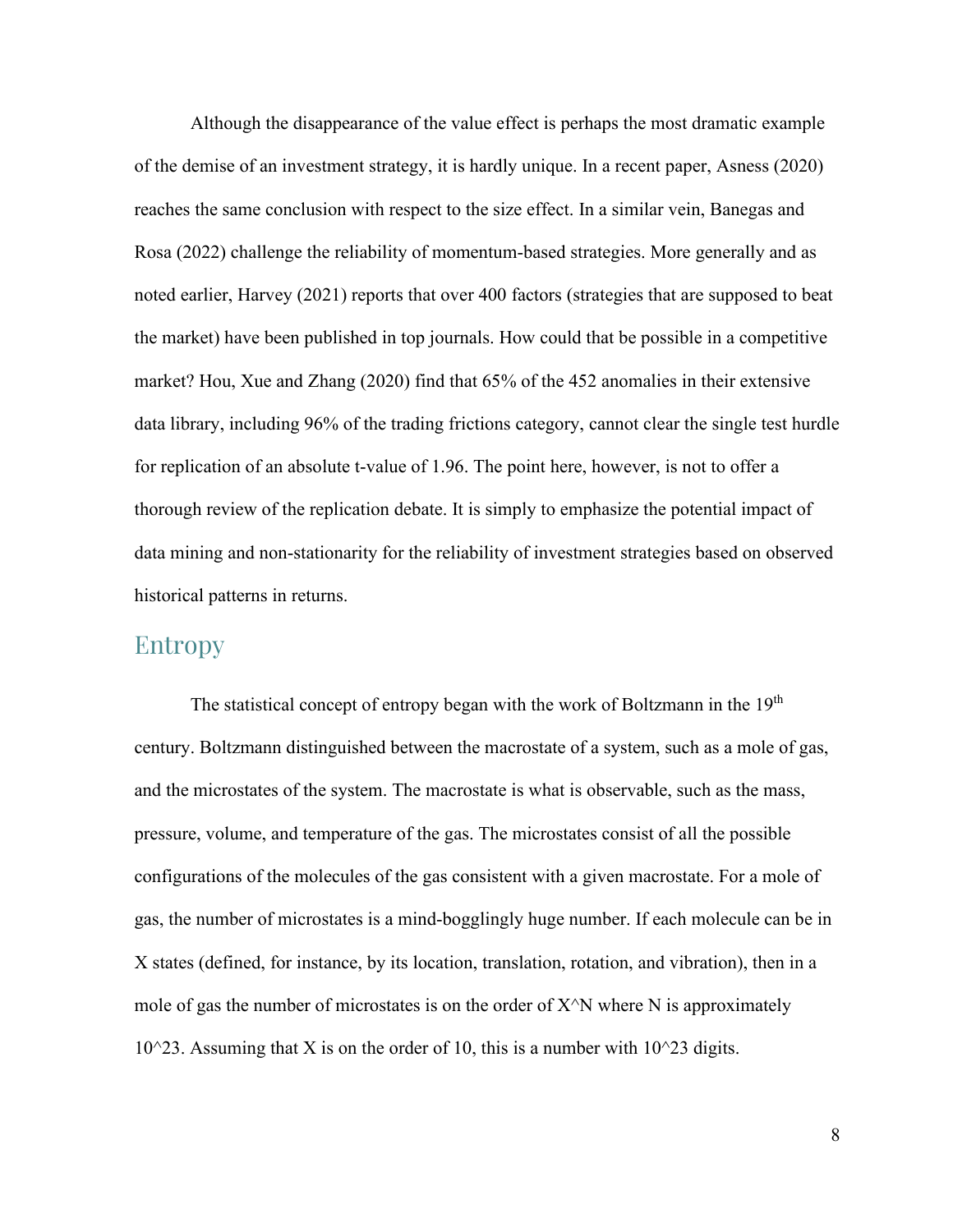More formally, Boltzmann's law states the entropy, S, of a macrostate is given by the equation  $S = k^*log(W)$ , where k is Boltzmann's constant and W is the number of microstates consistent with that macrostate. Notice that even the log of W will be on the order of 10^23. Not surprisingly, therefore, Boltzmann's constant is  $1.38*10^{\degree}$ -23.

Following the pathbreaking work of Shannon (1948), it came to be recognized that Boltzmann's entropy could be thought of in terms of information. Given the observation of a particular macrostate, the entropy equals the information that would be necessary to determine the specific microstates that are consistent with that macrostate. Assuming that all microstates are equally likely, Shannon's work implies the missing information, in bits, is on the order of  $log_2(W)$  where W is the possible number of microstates.

The information approach to entropy can be carried over to capital markets. The observable macrostate is the vector of asset prices. The microstates are the characteristics of investors that are consistent with the observable prices. Those characteristics would include things such as risk preferences, beliefs regarding asset returns, the information set each investor deems relevant, the investor's information processing capabilities, any investor psychological biases, and so forth. If number of characteristics necessary to adequately describe an investor is X and if there are N investors, then the number of possible microstates is on the order of  $X^N$ . Assuming, for instance, that 20 characteristics are needed to specify an investor and that there are approximately  $10^8$  investors, there are  $20^{\circ}(10^88)$  possible microstates. Again, an immensely large number.

# Entropy, Non-stationarity, and Asset Pricing

In order to make headway, asset pricing models typically start by making assumptions to reduce the entropy. The CAPM is an extreme example in which all investors are assumed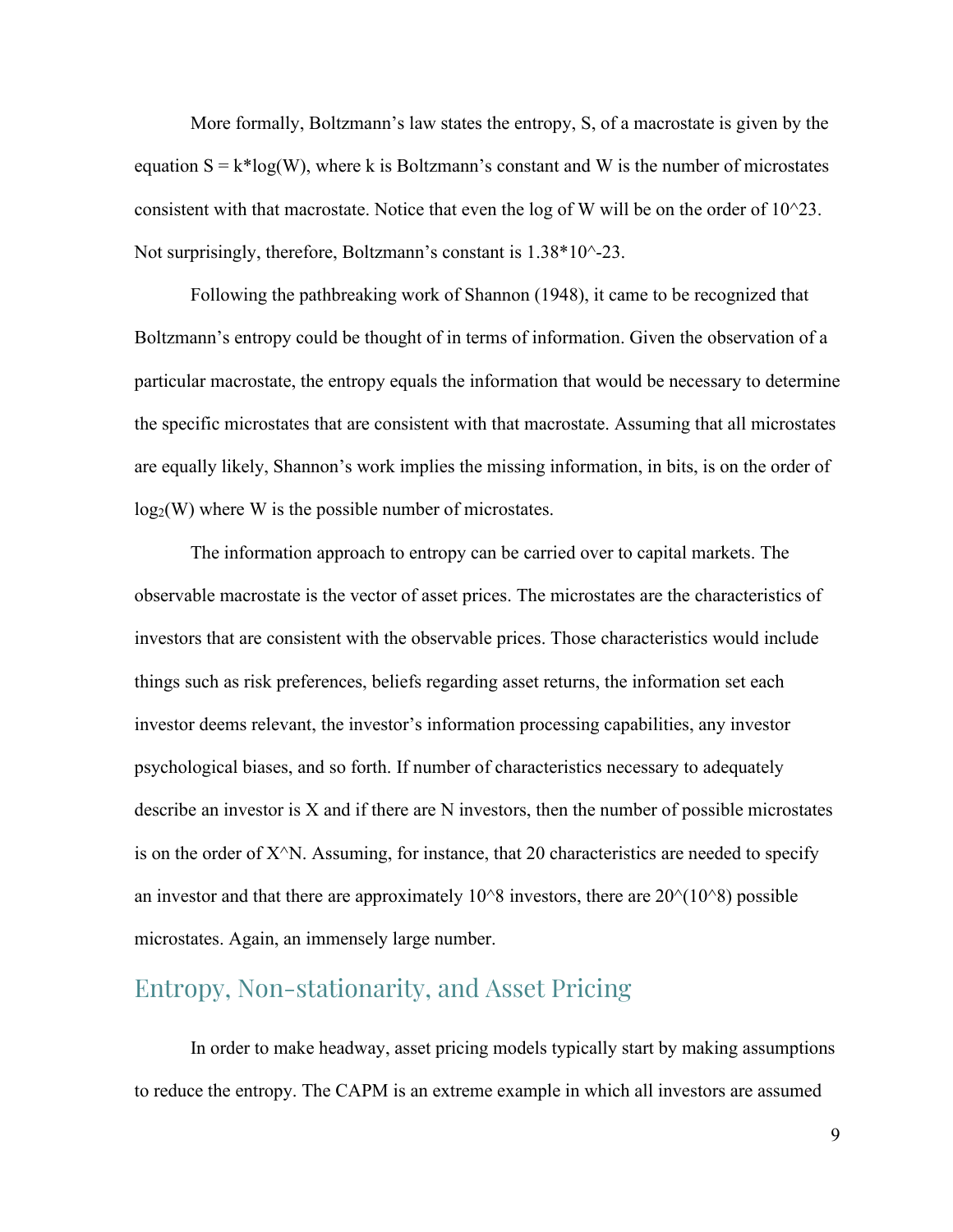to be largely identical; they care only about returns one-period hence: they all know the probability distribution for asset returns over the one period: they are free of any psychological biases; they differ only in their risk preferences. By reducing the entropy, it becomes possible to derive macrostate asset pricing models. Behavioral models do largely the same thing. Although they include psychological biases, the usual focus is on one type of bias that is assumed to be similar across investors so as to reduce the entropy. The macrostate implications of that assumption are then explored.

As information arrives and the world evolves, microstates will change in some immensely complicated manner. Those changes will be experienced not only as changes in the vector of prices, the macrostate, but also as changes in the probability distributions of returns for assets and other state variables. In other words, the probability distribution of returns will be perceived as non-stationary. As a result, relations among macrostate prices, such as the value effect, are likely to appear and then dissolve. The parameters on which asset pricing models are based, such as risk measures and factor risk premiums will also undergo continuing apparently random fluctuations.

## Investment Implications

If the investment environment is sufficiently non-stationary, it suggests that two book ends could be the best approaches to equity investing. One book end is simply buying and holding the market portfolio. If history cannot be reliably used to develop strategies that produce superior risk adjusted returns, then stop trying. To an investor who holds the market portfolio, non-stationarity simply becomes part of the unavoidable noise involved when holding stocks. At least holding the market portfolio eliminates any unnecessary relative price risk. This is important because as emphasized by Bessembinder (2018), it makes the investor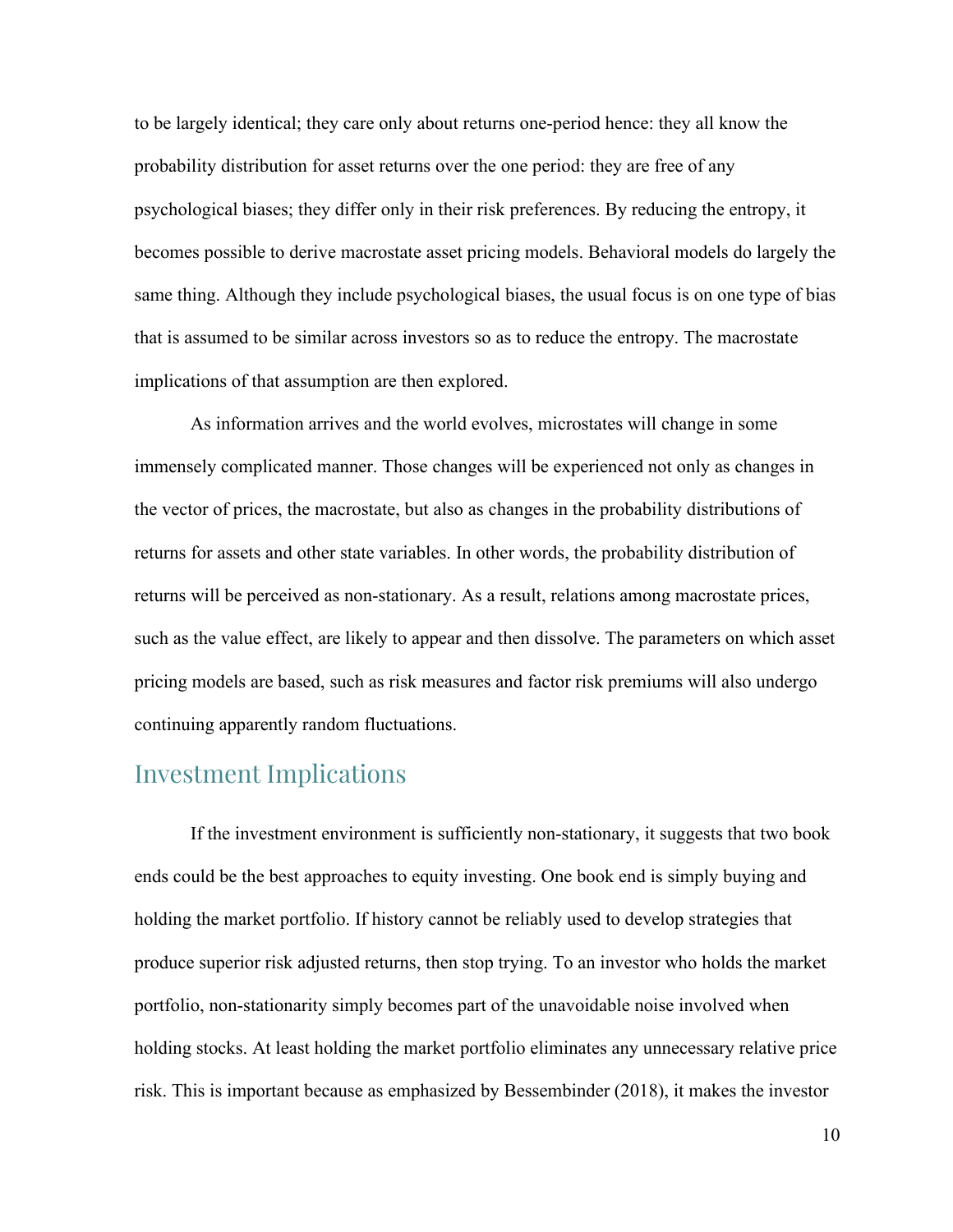less likely to miss holding the relatively few stocks responsible for most of the market's wealth creation. More specifically, Bessembinder observes, "*The results presented here reaffirm the importance of portfolio diversification, particularly for those investors who view performance in terms of the mean and variance of portfolio returns. In addition to the points made in a typical textbook analysis, the results here focus attention on the possibility that poorly diversified portfolios will underperform because they omit the relatively few stocks that generate large positive returns."*

The other option is using the approach to value investing described by Cornell and Damodaran (2021). Cornell and Damodaran argue that value investing should not be thought of as a procedure for investing in mature companies based on accounting ratios such as price/book or price/earnings. Value is a function of cash flows, growth and risk, and any intrinsic valuation model that does not explicitly forecast cash flows or adjust for risk is lacking core elements. The authors note, "*We are surprised that so many alleged value investors seem to view discounted cash flow valuation as a speculative exercise, and instead base their analysis on a comparison of pricing multiples (PE, Price to book etc.). After all, there should be no disagreement that the value of a business comes from its expected future cash flows, and the uncertainty associated with those cash flows*." In this context, value investing amounts to basing purchase and sale decisions on a comparison of discounted cash flow (DCF) value with price.

This is basically the approach employed by traditional active investors such as Berkshire Hathaway. Rather than attempting to find patterns in the macrostates of prices, the investment process proceeds by allocating capital to those businesses for which the estimated DCF value per share exceeds the share price.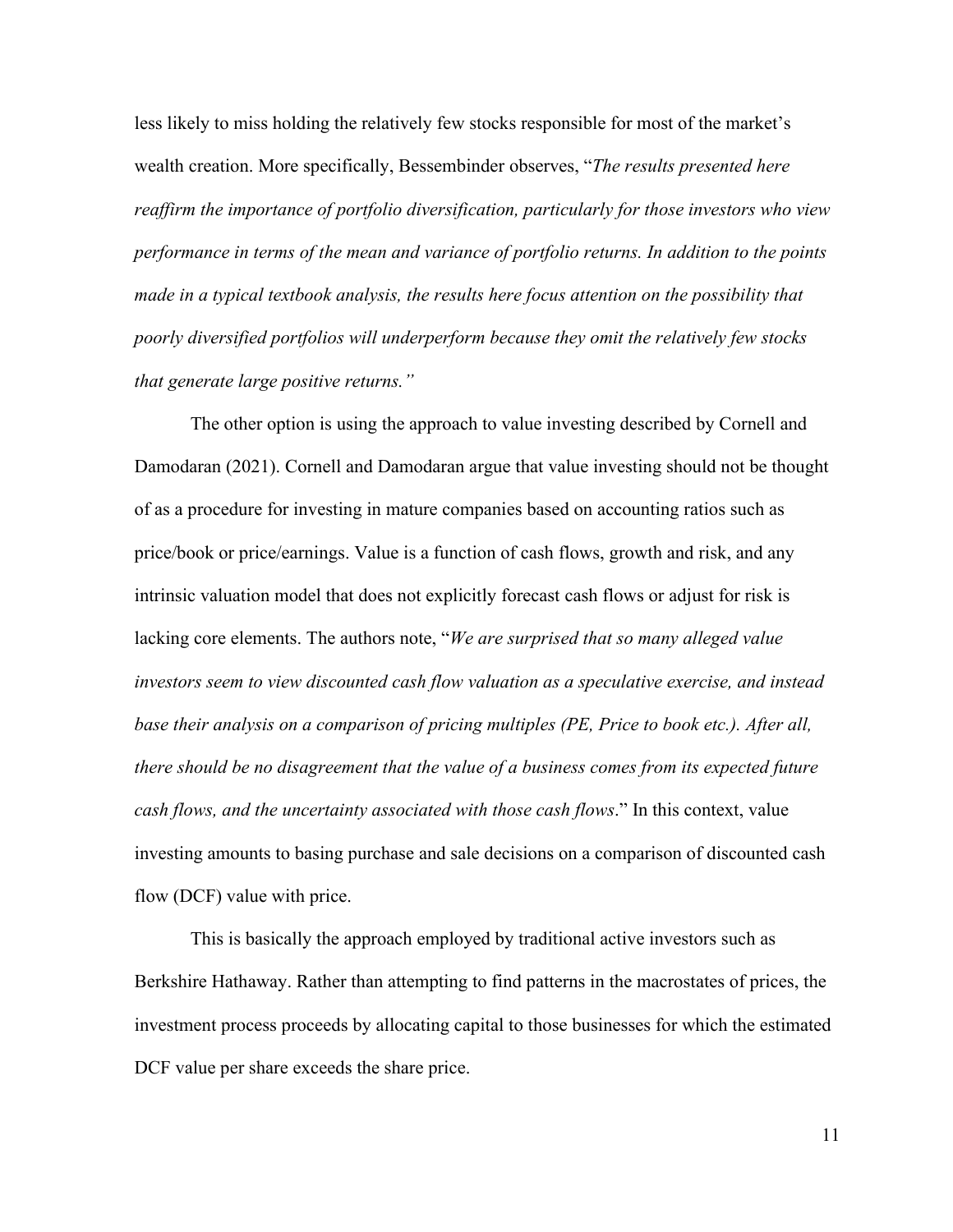It is worth noting that the foregoing definition of value investing differs from the way the term is often used. To some value investing means simply buying stock with low ratios of market-to-book or price-to earnings. To others it means long-short strategies such as those used in the definition of HML by Fama and French. To still others, it means added exposure to the value factor in a factor model. At their core, however, all these strategies are based on assumed patterns in the macrostate of asset prices. What is called value investing here is different. It depends only on the assessed value of individual businesses and does not make any assumption regarding patterns in asset prices.

A drawback of the value investing approach is that diversification can be limited. If an investor only invests businesses for which he or she has developed comprehensive DCF valuation models and for which the estimated DCF value exceeds the price by a reasonable margin, the number of holdings is likely to be limited, certainly far less than the market portfolio. However, even with as few as 25 stocks much of the benefit of diversification can be achieved if the 25 are chosen wisely.

Of course, investment does not have to be limited to one or the other of the two bookends. The investor can combine them based on criteria such as his or her risk preferences and confidence in the accuracy of their DCF models. Combining the two approaches also ameliorates the diversification problem

Finally, in between the two bookends there is the vast array of investment strategies based on past patterns in asset prices. This includes the immense variety of factor models that have been proposed. Best known are strategies based on value, market cap, and momentum, but there are hundreds of more elaborate alternatives including various proprietary strategies marketed by hedge funds. For such strategies, the analysis presented here implies that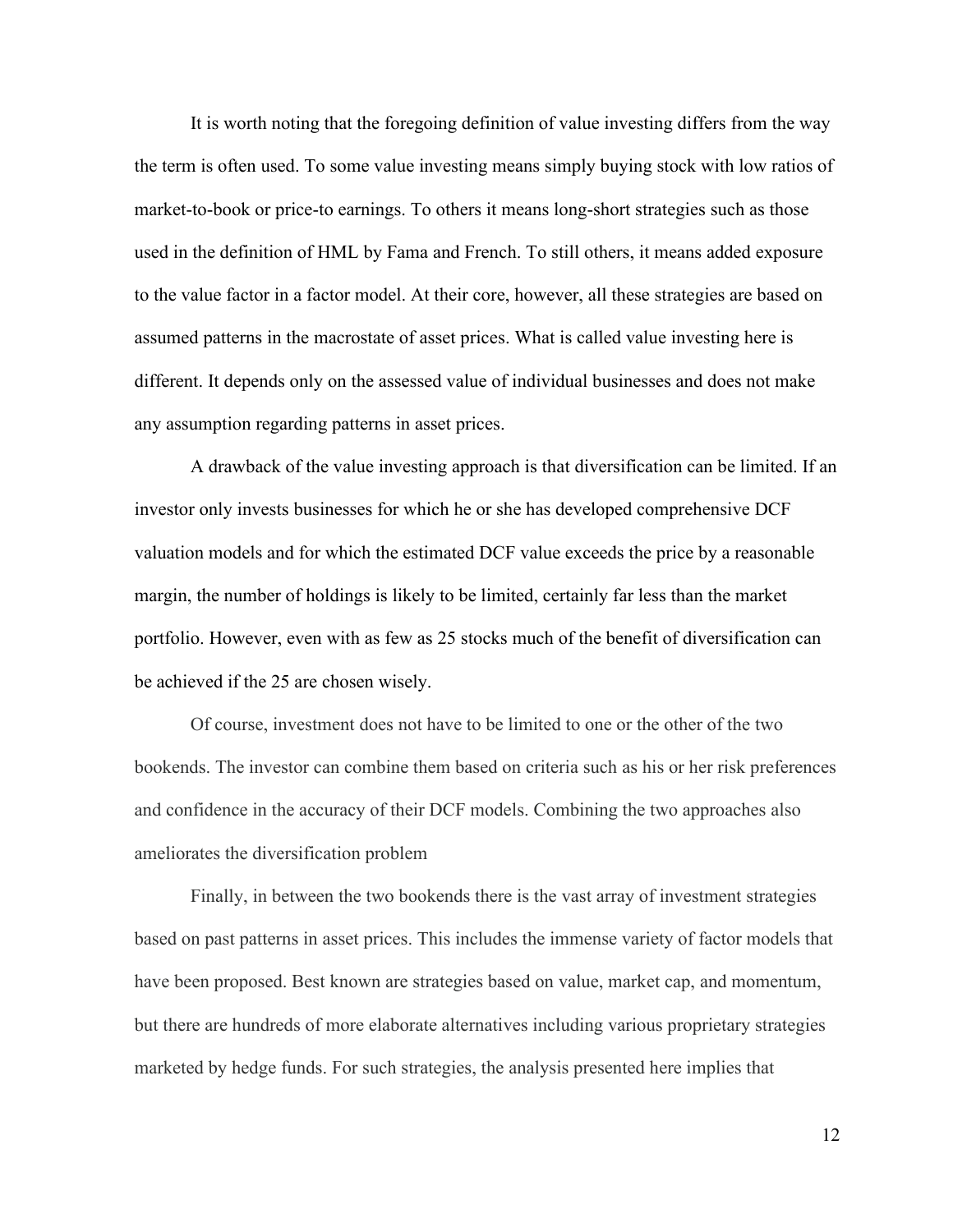skepticism is warranted. The information entropy of financial markets is vast and the impact of the combination of data mining and non-stationarity is pervasive.